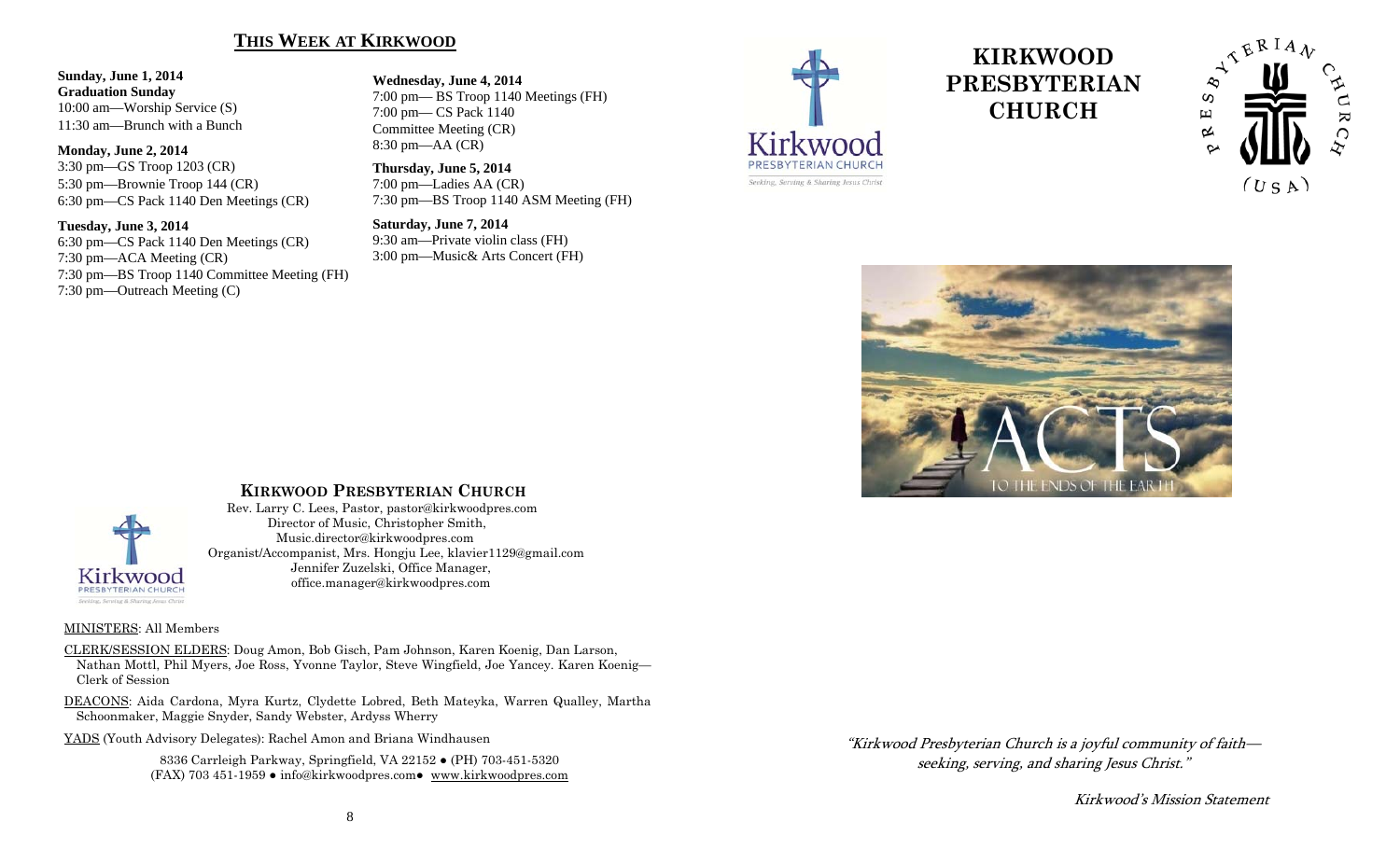# **SEVENTH SUNDAY OF EASTERWE GATHER TOGETHER SILENT REFLECTION**

"Let gratitude be the pillow upon which you kneel to say your nightly prayer. And let faith be the bridge you build to overcome evil and welcome good"

~ Maya Angelou

*As you enter the sanctuary, please prepare for worship with quiet reverence.* 

| <b>PRELUDE</b>                       |                                                               | <i>Shine</i> on You                                          | arr. Geoffrey Edward               |
|--------------------------------------|---------------------------------------------------------------|--------------------------------------------------------------|------------------------------------|
| <b>PSALM FOR THE DAY</b>             |                                                               | Psalm 68:1-10, 32-35                                         |                                    |
|                                      | <b>LIGHTING OF THE CANDLES</b>                                |                                                              |                                    |
|                                      | <b>TOLLING OF THE BELLS</b>                                   |                                                              |                                    |
| <b>WORDS OF WELCOME</b>              |                                                               |                                                              | Jon Larson                         |
| Leader:                              | People: Let us worship God!                                   | Grace to you and peace in the name of our Lord Jesus Christ! |                                    |
| <b>CALL TO WORSHIP</b><br>Jon Larson |                                                               |                                                              |                                    |
|                                      |                                                               |                                                              | $\sim$ adapted from Psalm 68:32-35 |
| Leader:                              | The grace of the Lord Jesus Christ, the love of God           |                                                              |                                    |
|                                      |                                                               | and the fellowship of the Holy Spirit be with you all.       |                                    |
| People:                              | And also with you.                                            |                                                              |                                    |
| Leader:                              | Sing to God, you kingdoms of earth. Sing praises to the Lord. |                                                              |                                    |
| People:                              | Sing to the one who rides across the ancient heavens,         |                                                              |                                    |
|                                      |                                                               | whose mighty voice thunders from the sky.                    |                                    |
| Leader:                              | Tell everyone about God's power.                              |                                                              |                                    |
|                                      |                                                               | God's strength is mighty in the heavens.                     |                                    |
| People:                              |                                                               | God is awesome in God's sanctuary.                           |                                    |
| Leader:                              |                                                               | The God of Israel gives power and strength to God's people.  |                                    |
| All:                                 | <b>Praise be to God!</b>                                      |                                                              |                                    |

## **GATHERING PRAYER (UNISON)**

Redeeming God, you call us to be one with you, as you are one with Christ. As his perfect love casts out fear, and changes it to love, unite us by your Spirit of peace, that we may be one with you as you are one with Christ. Amen.

- 4 Claire Schindler Hannah Scott
- 5 Robert Wingfield Lauren Cook

## *This Week's Anniversaries*:

2 Jon & Jennie Cary

4 Ron and Anne CookBob & Sue Flory

#### *Special Concerns:*  Members/friends in the armed forces who are in harm's way:

Major Jason Moore, USMC Afghanistan

Our Missionaries in Zambia: Rev. Kari Nicewander & Joel DeJong



# **Friend us on Facebook!**

# *Joys & Concerns*

## *Sorrows:*

We extend our deepest expression of Christian love and sympathy to Deanna Johnson on the death of her mother, Carrol Johnson on Sunday, May 25th.

## *Health & Personal Concerns:*

Bob Flory Steve Coffman's sister-in-law, Jan Coffman Hal Sellers Dick Pape Heather Telfer's father, Bob Snow Morgan Death, friend of Jon Larson Kathy Lewis' friend Mary Torczon Keith Scott Bobbie Myers - Phil Myer's mother Mary Kay Berger, friend of Dani Schwalb Betty Fabian Dani Schwalb Alfredo and Arleene Luciano, brother and sister-inlaw of Aida Cardona Morgan Belcher, Debbie Wingfield's father Bill Plummer, friend of Larry & Cynthia Lees Carla Coffman, Rebecca Larson's mother Cindy Osborn, friend of Jennifer Zuzelski

*Flowers today are given in memory of Joseph Wu and to the Glory of God.*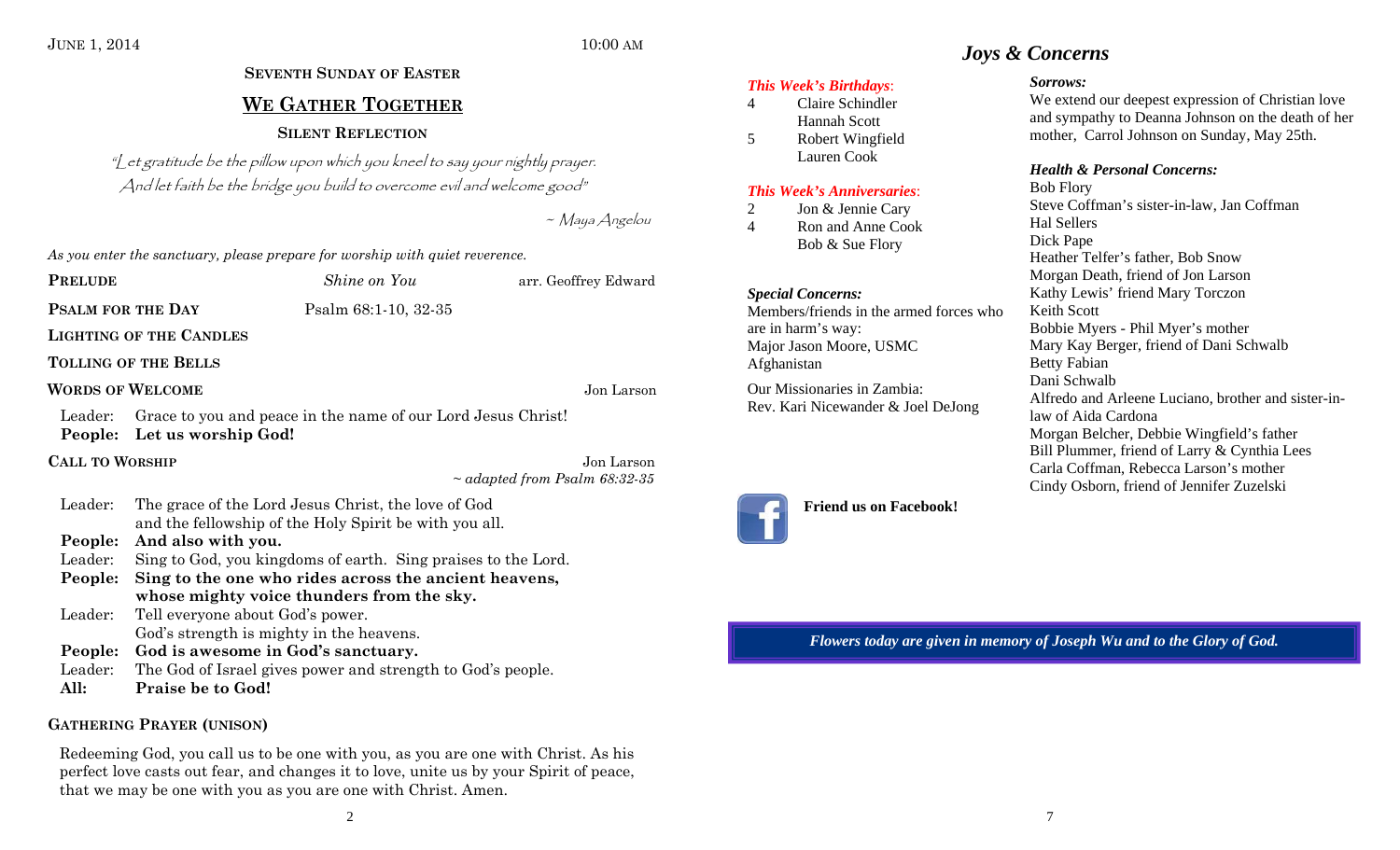| Todav's Revised Common Lectionary Readings: | <b>Next Sunday's Revised Common Lectionary Readings:</b> |
|---------------------------------------------|----------------------------------------------------------|
| Acts 1:6-14                                 | Acts 2:1-21 (or) Numbers 11:24-30                        |
| Psalm 68:1-10, 32-35                        | Psalm 104:24-34, 35b                                     |
| I Peter 4:12-14, 5:6-11                     | I Corinthians $12:3b-13$ (or) Acts $2:1-21$              |
| John 17:1-11                                | John $10:1-10$                                           |

**Welcome to the Lord's Table—**On the first Sunday of each month, we gather to celebrate the Sacrament of Holy Communion. So that both our teachers and our older elementary aged children may join with our community to participate in the sacrament, our children (ages 3- grade 6) will not be dismissed for class on the first Sunday of each month. Nursery care remains available for infants through children, age three. All who have been baptized and trust in the Lord Jesus Christ are invited and welcomed to the Lord's Table. At their parent's discretion, "Baptized children who are being nurtured and instructed in the significance of the invitation to the Table and the meaning of their response are invited to receive the Lord's Supper, recognizing that their understanding of participation will vary according to their maturity." Gluten free wafers are available for those who have special dietary needs.

#### **June 2014 Lamplighter is now available in the Commons Area.**

**Prayer quilt** - Please join in prayer and tie a knot on the prayer quilt for Deanna Johnson's father, Michael Johnson. As you tie a knot please say a silent prayer for comfort during this time of grief on the loss of his beloved wife, Carrol. The prayer quilt will be in the commons area before and after Service today. Thank you Kirkwood for making this prayer quilt a tangible symbol of our love and prayers.

**Graduate Recognition Sunday -** The graduates we are honoring today: Lorenzo Mattesini – Robinson Secondary School; Camille Schoonmaker – West Springfield High School; Chelsea Coffman – James Madison University; Marilyn Dyess – College of William & Mary; Krissy Hall – Grove City College; Annalise Schoonmaker – Cornell University; Hannah Scott – American University; Kyle Snyder – United States Military Academy; Rachel Cataldo Wisener – NOVA School of Nursing. Please join us for a reception after the worship service.

**"Brunch With a Bunch"** Small Group is after worship today at Ruby Tuesday of Kingstowne, 6601 South Van Dorn St., Alexandria (near the intersection of Kingstowne Blvd, and Van Dorn St.). Please consider joining us. We hope to see you there!

**ECHO Food Collection—Today, the "ECHO box" remains positioned at the entrance to the sanctuary.** Thanks to all who went out of their way to keep the ECHO box full in May. All donations can also be brought to 7205 Old Keene Mill Road, Springfield on weekdays between 9:30 am and 12:30 pm, or Tuesday, Wednesday, or Thursday evenings between 7:00 and 9:00.

**Sound Team Reminder and Request** -The Sound Team would like to remind you to ensure you turn off your cell phone during the service- not just the ringer. We've found that some cell phones are causing interference with our wireless ear pieces and speakers and "powering down" your cell phone can eliminate the problem (while also ensuring the ringer stays off). We appreciate your help and encourage you to consider becoming a member of our Sound Team!

If you would like to support **Briana Windhausen's Mission Trip to Zambia**, please make your contribution by check to KPC and put "MS-85" on the memo line. Thank you.

(PLEASE STAND) **HYMN**

*This Is My Father's World* 293 BH

# **WE PREPARE FOR THE WORD**

(PLEASE SIT)

**CALL TO CONFESSION**

<sup>~</sup>*adapted from I Peter 5:7*

*Brothers and sisters, God not only desires our repentance, but longs to offer us forgiveness. Therefore, cast all your anxiety on God, because God cares for you. Let us pray…* 

## **PRAYER OF CONFESSION (UNISON)**

Loving God, we confess that we do not always bring glory and honor to your name. We confess that we have neglected the work you have entrusted to us. We are often troubled and anxious about your presence among us. Shaken and stilled by fear and uncertainty, we are half-hearted in our prayers, in our care for those who suffer, and in pursuing justice and peace. Forgive us and make us bold to believe, joyful to await, and eager to bear a faith-filled witness to your redeeming love for all people. In the name of Jesus, our Risen and Exalted Lord. Amen.

*(moment of silence for personal confession)*

 $\sim$  I Peter 4:14; 5:6-10

Leader: Sisters and brothers, the Spirit of God is resting upon you, to restore, support, and strengthen you. Therefore, be at peace in the One who forgives and loves you; rise up and give thanks to God.

# **People: In Jesus Christ we are forgiven. Thanks be to God!**

(PLEASE STAND)

**ASSURANCE OF PARDON** 

**CONGREGATIONAL RESPONSE** *In My Life, Lord, Be Glorified* 186 GH

*In my life, Lord, be glorified, be glorified. In my life, Lord, be glorified today. In my song, Lord, be glorified, be glorified. In my song, Lord, be glorified today. In Your Church, Lord, be glorified, be glorified. In Your Church, Lord, be glorified today.* 

## **WE PASS THE PEACE OF CHRIST**

Leader: The Peace of our Lord Jesus Christ be with you all. **People: And also with you.**

| <b>RECOGNITION OF GRADUATES</b> | Karen Koenig |
|---------------------------------|--------------|
| <b>CHILDREN'S MESSAGE</b>       | Cynthia Lees |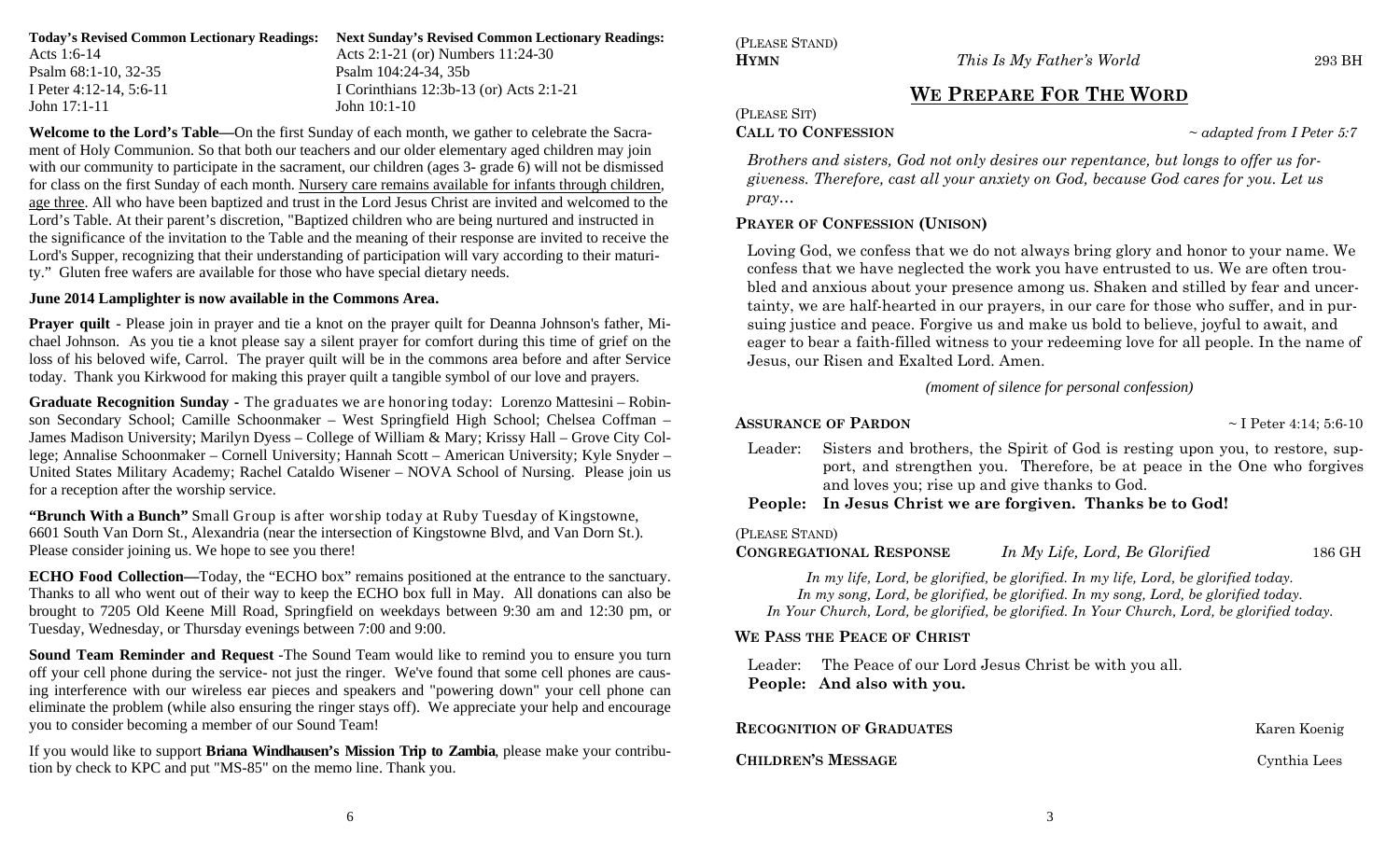### **GREETINGS, NEWS OF THE CHURCH**

(During the offertory please sign the Friendship Folder and pass it along the pew. You may complete a prayer request card and give it to an usher.)

#### **MINUTE FOR MISSION**

| OFFERING         | (Please pass the Friendship Folder) |                   |
|------------------|-------------------------------------|-------------------|
| <b>OFFERTORY</b> | <b>Fairest Lord Jesus</b>           | arr. Melody Boyer |
| (PLEASE STAND)   |                                     |                   |

**DOXOLOGY**

*Praise God From Whom All Blessings Flow* 

*Praise God from whom all blessings flow; Praise him all creatures here below. Praise him above ye heavenly hosts: Praise Father, Son and Holy Ghost. Amen.* 

#### **PRAYER OF DEDICATION**

(PLEASE SIT)

#### **PRAYERS OF THE PEOPLE AND THE LORD'S PRAYER**

Our Father, Who art in heaven, hallowed be Thy name, Thy kingdom come, Thy will be done, on earth as it is in heaven. Give us this day our daily bread; and forgive us our debts, as we forgive our debtors; and lead us not into temptation, but deliver us from evil. For Thine is the kingdom, and the power, and the glory, forever. Amen.

# **WE HEAR THE WORD**

| THE ACTS OF THE APOSTLES      | Acts $1:6-14$                  | p. 947 |
|-------------------------------|--------------------------------|--------|
| (PLEASE STAND)<br><b>HYMN</b> | They'll Know We Are Christians | 429 GH |
| (PLEASE SIT)<br>THE GOSPEL    | $John 17:1-11$                 | p. 941 |

**SERMON**"*Looking for Jesus in All the Wrong Places"*

**HANDBELL CHOIR** *Jesus Medley (Jesus, Name Above All Names & Open Our Eyes, Lord*  Naida Hearn Robert Cull/ Setting by Patricia Sanders

# **WE RESPOND TO THE WORD**

#### **SACRAMENT OF THE LORD'S SUPPER**

*Invitation to the Table Prayer of Thanksgiving Consecration of the Gifts Sharing of the Bread and Cup* 

### **COLLECT OF THE DAY**

Nathan Mottl

O God, the King of glory, you have exalted your only Son Jesus Christ with great triumph to your kingdom in heaven: Do not leave us comfortless, but send us your Holy Spirit to strengthen us, and exalt us to that place where our Savior Christ has gone before; who lives and reigns with you and the Holy Spirit, one God, in glory everlasting. Amen.

| (PLEASE STAND) |                                     |                   |
|----------------|-------------------------------------|-------------------|
| <b>HYMN</b>    | Go, My Children, with My Blessing   | (insert)          |
| BENEDICTION    |                                     |                   |
| POSTLUDE       | Lord, Dismiss Us With Your Blessing |                   |
|                |                                     | arr. Todd Kendall |
|                | BH—Blue Hymnal GH—Green Hymnal      |                   |

(BCW) Book of Common Worship (BCP) Book of Common Prayer

*\*\*\*\*\*\*\*\*\*\*\*\*\*\*\*\*\*\*\*\*\*\*\*\*\*\*\*\*\*\*\*\*\*\*\*\*\*\*\*\*\*\*\*\*\*\*\*\*\*\*\*\*\*\*\*\*\*\*\*\*\*\*\*\*\*\*\*\*\*\*\*\*\*\*\*\*\*\*\*\*\*\*\*\*\*\*\** 

*Pastor Lees and a Deacon will be in the Narthex to greet you. We welcome you to join us for a time of refreshments and fellowship.*

Rev. Lees' regular day off is Friday. In the event of a need to contact the pastor, you may contact Rev. Lees at (c) 703-589-7167. **Spring office hours are 9:30-2:30 M-F.**

Nursery care for children under 3 **is available during the worship service.** 

Beginning June 8 (exclusive of July 6 and August 3), children age 3 through 3rd Grade will be dismissed from the worship service for a time of relaxed learning. We will begin the summer session with the Davey and Goliath video series. Nursery care will be offered every Sunday.

Each year on Pentecost Sunday, we celebrate the coming of the Holy Spirit as a source of new life. Through the presence of the spirit, we experience the transforming, redeeming love of God, who makes all things possible. The Pentecost Offering is one of four Special Offerings of PC(USA). Gifts contributed help bring God's comforting love to children at risk, nurture the growing faith of youth and provide opportunities for young adults to become spiritual leaders in the name of Jesus Christ. This year **the Pentecost Offering will be received on June 8th.** If you have questions on this offering please contact Nathan Mottl on the Mission Committee. More information is also listed on the PC (USA) presbyterian mission website at presbyterianmission.org/give/pentacost.

**SAVE THE DATE - Kirkwood's annual church picnic** will take place after worship on Sunday, June  $22<sup>nd</sup>$ . Come one, come all. Food, fun and fellowship. The Fellowship committee will provide hamburgers and hot dogs. We'll ask people to bring sides or desserts based on your last name: A-M dessert, N-Z sides. Please call the office if you have any questions.

**WEBS Summer Movie Night** starts on Wednesday, June 11 at 7:00 at John & Sandy Webster's home. The movie will be decided at a later date. Please join us for a potluck dinner and a movie! To RSVP, or for questions, please call the office.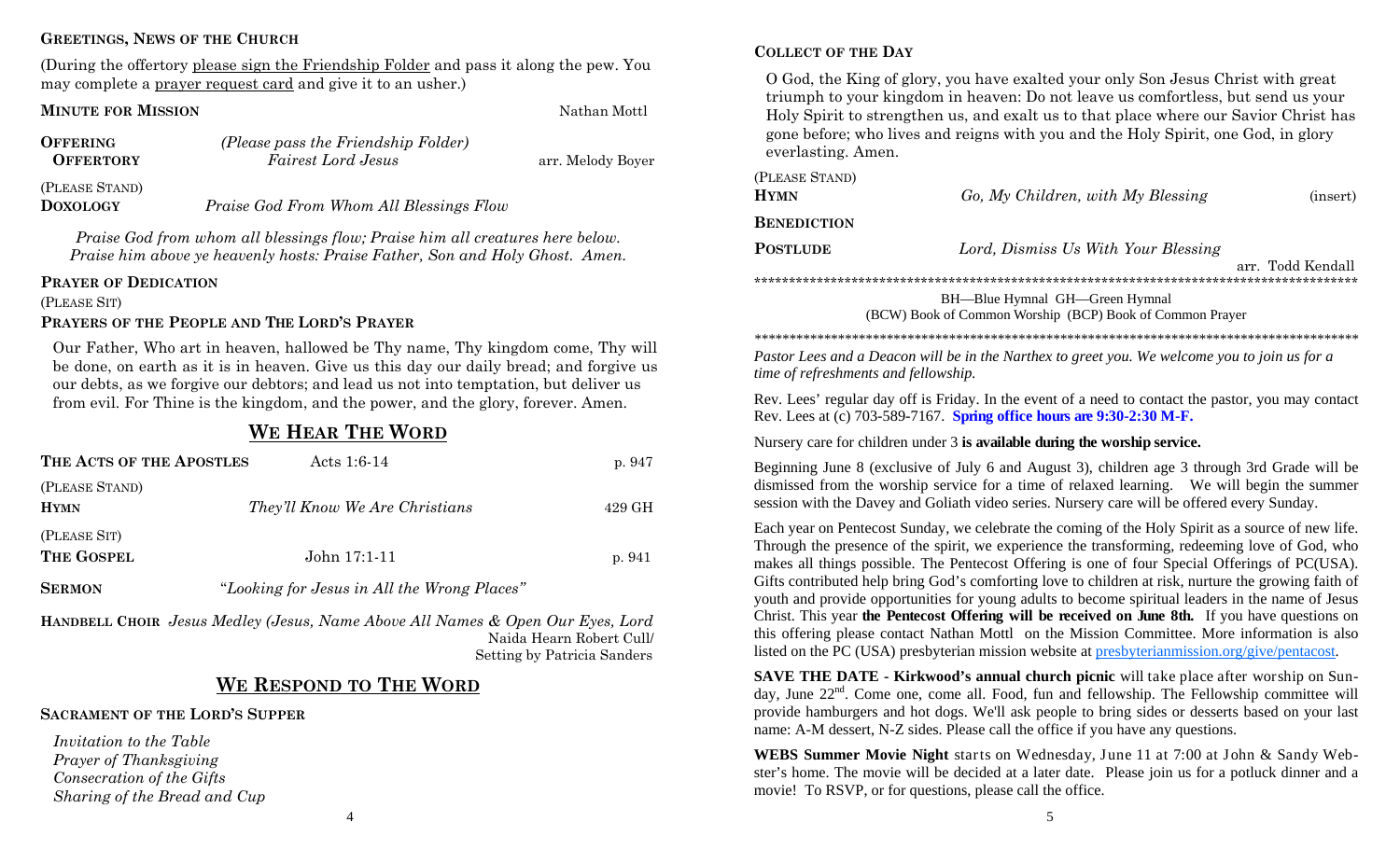# **Psalm for the Day Psalm 66:1‐10, 32‐35**

 $1$ Let God rise up, let his enemies be scattered; let those who hate him flee before him.

 $^{2}$ As smoke is driven away, so drive them away; as wax melts before the fire, let the wicked perish before God.

 $3$ But let the righteous be joyful; let them exult before God; let them be jubilant with joy.

<sup>4</sup>Sing to God, sing praises to his name; lift up a song to him who rides upon the clouds—his name is the Lord— be exultant before him.

 $5$ Father of orphans and protector of widows is God in his holy habitation.

 $66$  food gives the desolate a home to live in; he leads out the prisoners to prosperity, but the rebellious live in a parched land.

 $7$ O God, when you went out before your people, when you marched through the wilderness, Selah  $8$ the earth quaked, the heavens poured down rain at the presence of God, the God of Sinai, at the presence of God, the God of Israel.

 $9^9$ Rain in abundance, O God, you showered abroad; you restored your heritage when it languished;  $10$ <sub>your</sub> flock found a dwelling in it; in your goodness, O God, you provided for the needy.

 $32$ Sing to God, O kingdoms of the earth; sing praises to the Lord, Selah

 $33$ O rider in the heavens, the ancient heavens; listen, he sends out his voice, his mighty voice.

 $34$ Ascribe power to God, whose majesty is over Israel; and whose power is in the skies.

 $35$ Awesome is God in his sanctuary, the God of Israel; he gives power and strength to his people. Blessed be God!

# **Household Prayer: Morning**

Delivering God, you have safely brought me to this new day. Keep me free from all dangers, perils, and troubles. By the power of your Spirit, strengthen my focus as I seek to follow Christ and to humbly serve your truth. Amen.

# **Household Prayer: Evening**

Redeeming God, by your mighty hand you have safely brought me to this night, and for this and all other mercies, I give you thanks. Post your angels around me this night that I may rest in peace. Amen.

 $1$ Let God rise up, let his enemies be scattered; let those who hate him flee before him. <sup>2</sup>As smoke is driven away, so drive them away; as wax melts before the fire, let the wicked perish before God.

 $3$ But let the righteous be joyful; let them exult before God; let them be jubilant with joy.

 $4$ Sing to God, sing praises to his name; lift up a song to him who rides upon the clouds—his name is the Lord— be exultant before him.

 $5$ Father of orphans and protector of widows is God in his holy habitation.

 $66$  gives the desolate a home to live in; he leads out the prisoners to prosperity, but the rebellious live in a parched land.

 $7$ O God, when you went out before your people, when you marched through the wilderness, Selah  $8$ the earth quaked, the heavens poured down rain at the presence of God, the God of Sinai, at the presence of God, the God of Israel.

 $9^9$ Rain in abundance, O God, you showered abroad; you restored your heritage when it languished;  $10$ your flock found a dwelling in it; in your goodness, O God, you provided for the needy.

<sup>32</sup>Sing to God, O kingdoms of the earth; sing praises to the Lord, Selah

 $33$ O rider in the heavens, the ancient heavens; listen, he sends out his voice, his mighty voice.

 $34$ Ascribe power to God, whose majesty is over Israel; and whose power is in the skies.

<sup>35</sup> Awesome is God in his sanctuary, the God of Israel; he gives power and strength to his people. Blessed be God!

# **Household Prayer: Morning**

Delivering God, you have safely brought me to this new day. Keep me free from all dangers, perils, and troubles. By the power of your Spirit, strengthen my focus as I seek to follow Christ and to humbly serve your truth. Amen.

# **Household Prayer: Evening**

Redeeming God, by your mighty hand you have safely brought me to this night, and for this and all other mercies, I give you thanks. Post your angels around me this night that I may rest in peace. Amen.